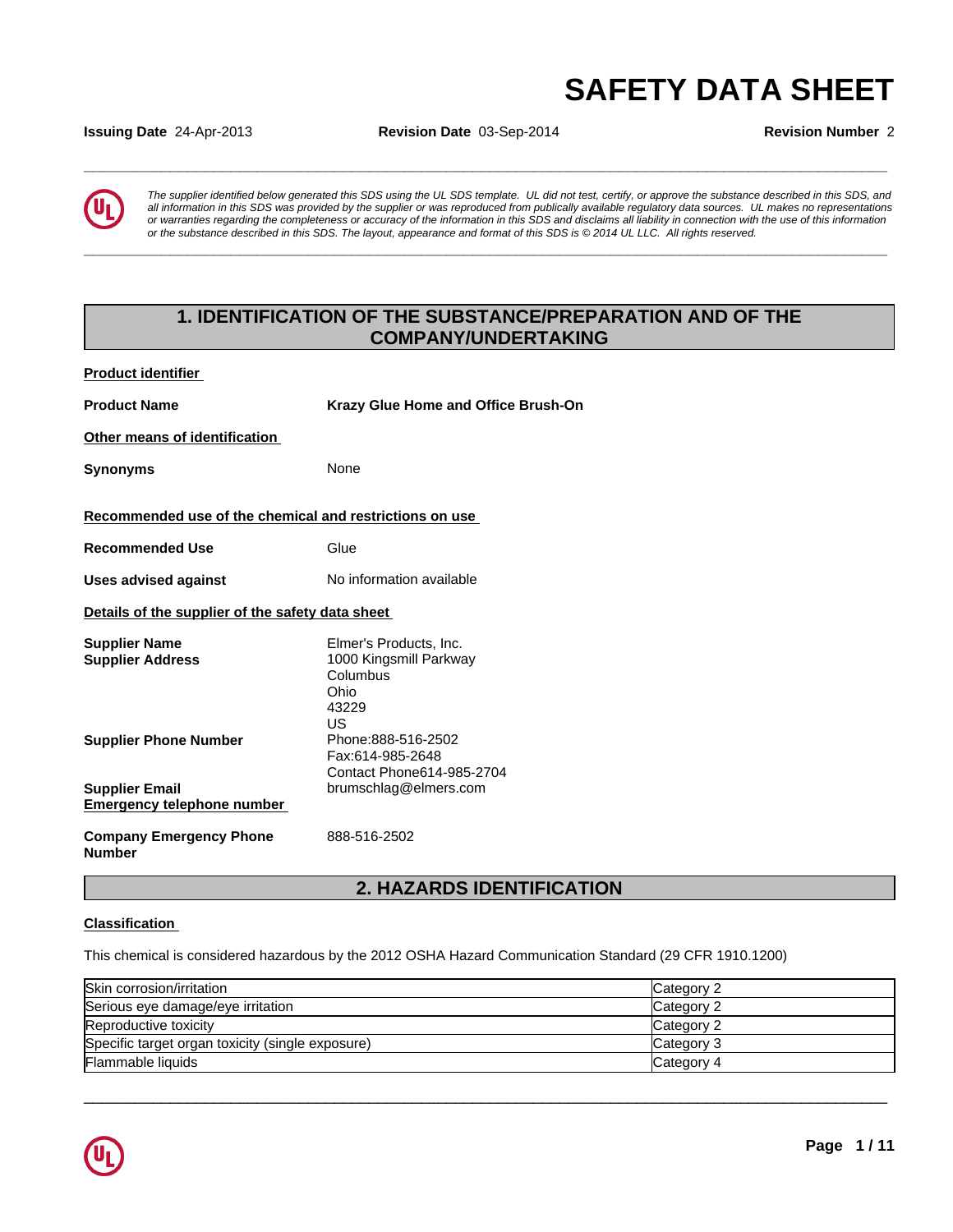#### **GHS Label elements, including precautionary statements**



 $\overline{\phantom{a}}$  ,  $\overline{\phantom{a}}$  ,  $\overline{\phantom{a}}$  ,  $\overline{\phantom{a}}$  ,  $\overline{\phantom{a}}$  ,  $\overline{\phantom{a}}$  ,  $\overline{\phantom{a}}$  ,  $\overline{\phantom{a}}$  ,  $\overline{\phantom{a}}$  ,  $\overline{\phantom{a}}$  ,  $\overline{\phantom{a}}$  ,  $\overline{\phantom{a}}$  ,  $\overline{\phantom{a}}$  ,  $\overline{\phantom{a}}$  ,  $\overline{\phantom{a}}$  ,  $\overline{\phantom{a}}$ 

Do not handle until all safety precautions have been read and understood Use personal protective equipment as required Wash face, hands and any exposed skin thoroughly after handling Avoid breathing dust/fume/gas/mist/vapors/spray Use only outdoors or in a well-ventilated area Keep away from heat/sparks/open flames/hot surfaces. - No smoking Keep cool

#### **Precautionary Statements - Response**

IF exposed or concerned: Get medical advice/attention Specific treatment (see supplemental first aid instructions on this label)

#### **Eyes**

IF IN EYES: Rinse cautiously with water for several minutes. Remove contact lenses, if present and easy to do. Continue rinsing If eye irritation persists: Get medical advice/attention

 $\overline{\phantom{a}}$  ,  $\overline{\phantom{a}}$  ,  $\overline{\phantom{a}}$  ,  $\overline{\phantom{a}}$  ,  $\overline{\phantom{a}}$  ,  $\overline{\phantom{a}}$  ,  $\overline{\phantom{a}}$  ,  $\overline{\phantom{a}}$  ,  $\overline{\phantom{a}}$  ,  $\overline{\phantom{a}}$  ,  $\overline{\phantom{a}}$  ,  $\overline{\phantom{a}}$  ,  $\overline{\phantom{a}}$  ,  $\overline{\phantom{a}}$  ,  $\overline{\phantom{a}}$  ,  $\overline{\phantom{a}}$ 

#### **Skin**

IF ON SKIN: Wash with plenty of soap and water If skin irritation occurs: Get medical advice/attention Take off contaminated clothing and wash before reuse

#### **Inhalation**

IF INHALED: Remove victim to fresh air and keep at rest in a position comfortable for breathing

#### **Fire**

In case of fire: Use CO2, dry chemical, or foam for extinction

#### **Precautionary Statements - Storage**

Store locked up Store in a well-ventilated place. Keep container tightly closed

#### **Precautionary Statements - Disposal**

Dispose of contents/container to an approved waste disposal plant

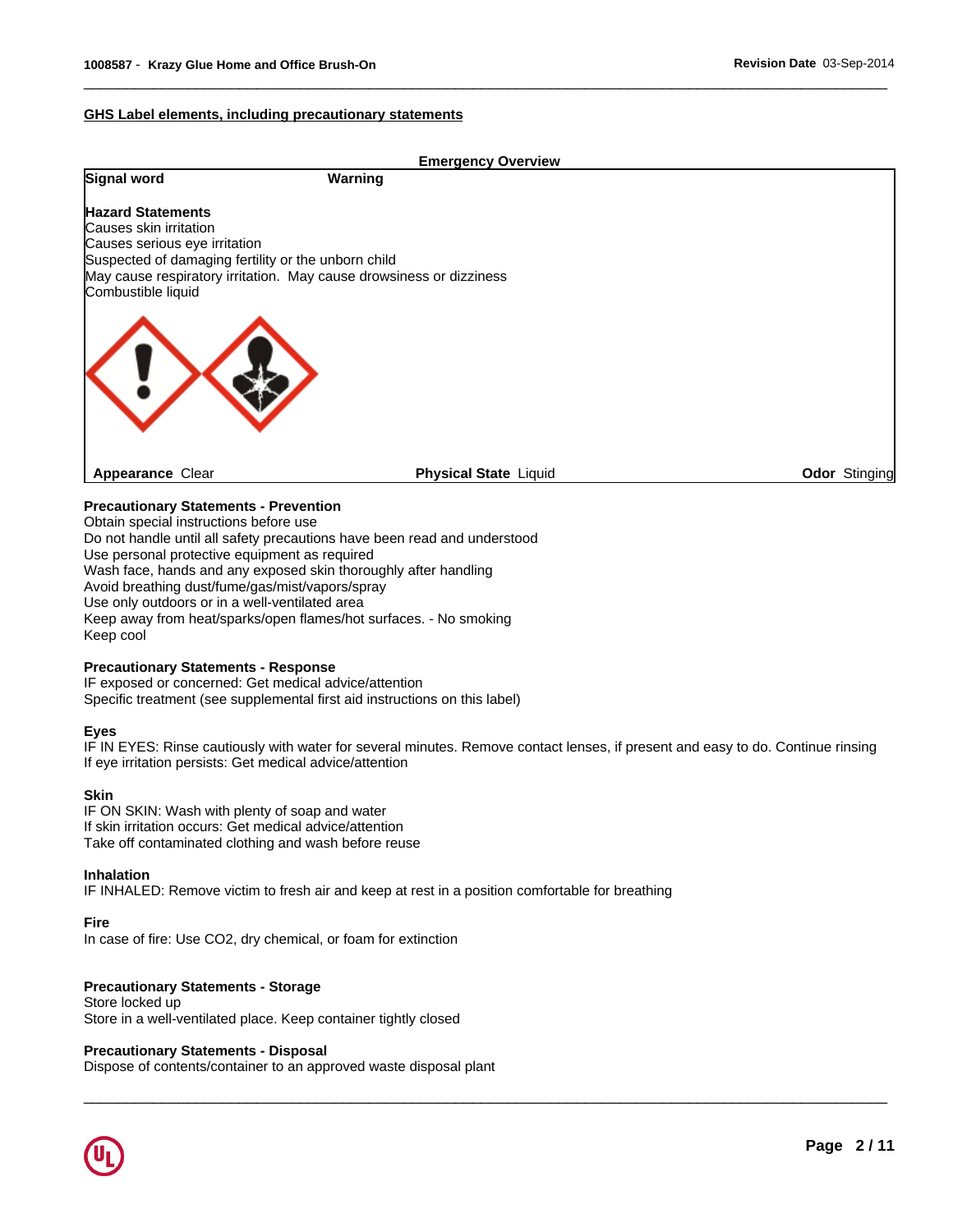#### **Hazards not otherwise classified (HNOC)**

Not applicable

#### **Unknown Toxicity**

2.3075% of the mixture consists of ingredient(s) of unknown toxicity

#### **Other information**

.

Very toxic to aquatic life with long lasting effects PROLONGED OR REPEATED CONTACT MAY DRY SKIN AND CAUSE IRRITATION

#### **Interactions with Other Chemicals**

No information available.

# **3. COMPOSITION/INFORMATION ON INGREDIENTS**

 $\overline{\phantom{a}}$  ,  $\overline{\phantom{a}}$  ,  $\overline{\phantom{a}}$  ,  $\overline{\phantom{a}}$  ,  $\overline{\phantom{a}}$  ,  $\overline{\phantom{a}}$  ,  $\overline{\phantom{a}}$  ,  $\overline{\phantom{a}}$  ,  $\overline{\phantom{a}}$  ,  $\overline{\phantom{a}}$  ,  $\overline{\phantom{a}}$  ,  $\overline{\phantom{a}}$  ,  $\overline{\phantom{a}}$  ,  $\overline{\phantom{a}}$  ,  $\overline{\phantom{a}}$  ,  $\overline{\phantom{a}}$ 

| <b>Chemical Name</b>                                                                     | CAS No.     | Weight-%    | <b>Trade Secret</b> |
|------------------------------------------------------------------------------------------|-------------|-------------|---------------------|
| Ethyl cyanoacrylate                                                                      | 7085-85-0   | 100<br>60 - |                     |
| <b>Trade Secret</b>                                                                      | Proprietary |             |                     |
| *The exact perceptage (conceptration) of composition has been withheld as a trade secret |             |             |                     |

#### The exact percentage (concentration) of composition has been withheld as a trade secret

# **4. FIRST AID MEASURES**

#### **First aid measures**

| <b>General Advice</b> | Show this safety data sheet to the doctor in attendance.                                                                                                                                                                                                                                                                                   |
|-----------------------|--------------------------------------------------------------------------------------------------------------------------------------------------------------------------------------------------------------------------------------------------------------------------------------------------------------------------------------------|
| <b>Eye Contact</b>    | If symptoms persist, call a physician. Rinse immediately with plenty of water, also<br>under the eyelids, for at least 15 minutes. Keep eye wide open while rinsing.<br>Remove contact lenses, if present and easy to do. Continue rinsing. Do not rub<br>affected area.                                                                   |
| <b>Skin Contact</b>   | In the case of skin irritation or allergic reactions see a physician. Wash off<br>immediately with soap and plenty of water while removing all contaminated clothes<br>and shoes. Do not remove clothing if adhering to skin. If skin has bonded to<br>clothing or other skin NEVER pull the area apart. Consult a physician if necessary. |
| <b>Inhalation</b>     | Remove to fresh air. If symptoms persist, call a physician. Get medical attention<br>immediately if symptoms occur.                                                                                                                                                                                                                        |
| Ingestion             | Do NOT induce vomiting. Rinse mouth immediately and drink plenty of water.<br>Never give anything by mouth to an unconscious person. Call a physician.                                                                                                                                                                                     |
|                       | Self-protection of the first aider Avoid contact with skin, eyes or clothing. Wear personal protective clothing (see<br>section 8). Remove all sources of ignition. Ensure that medical personnel are<br>aware of the material(s) involved, take precautions to protect themselves and<br>prevent spread of contamination.                 |

 $\overline{\phantom{a}}$  ,  $\overline{\phantom{a}}$  ,  $\overline{\phantom{a}}$  ,  $\overline{\phantom{a}}$  ,  $\overline{\phantom{a}}$  ,  $\overline{\phantom{a}}$  ,  $\overline{\phantom{a}}$  ,  $\overline{\phantom{a}}$  ,  $\overline{\phantom{a}}$  ,  $\overline{\phantom{a}}$  ,  $\overline{\phantom{a}}$  ,  $\overline{\phantom{a}}$  ,  $\overline{\phantom{a}}$  ,  $\overline{\phantom{a}}$  ,  $\overline{\phantom{a}}$  ,  $\overline{\phantom{a}}$ 

#### **Most important symptoms and effects, both acute and delayed**

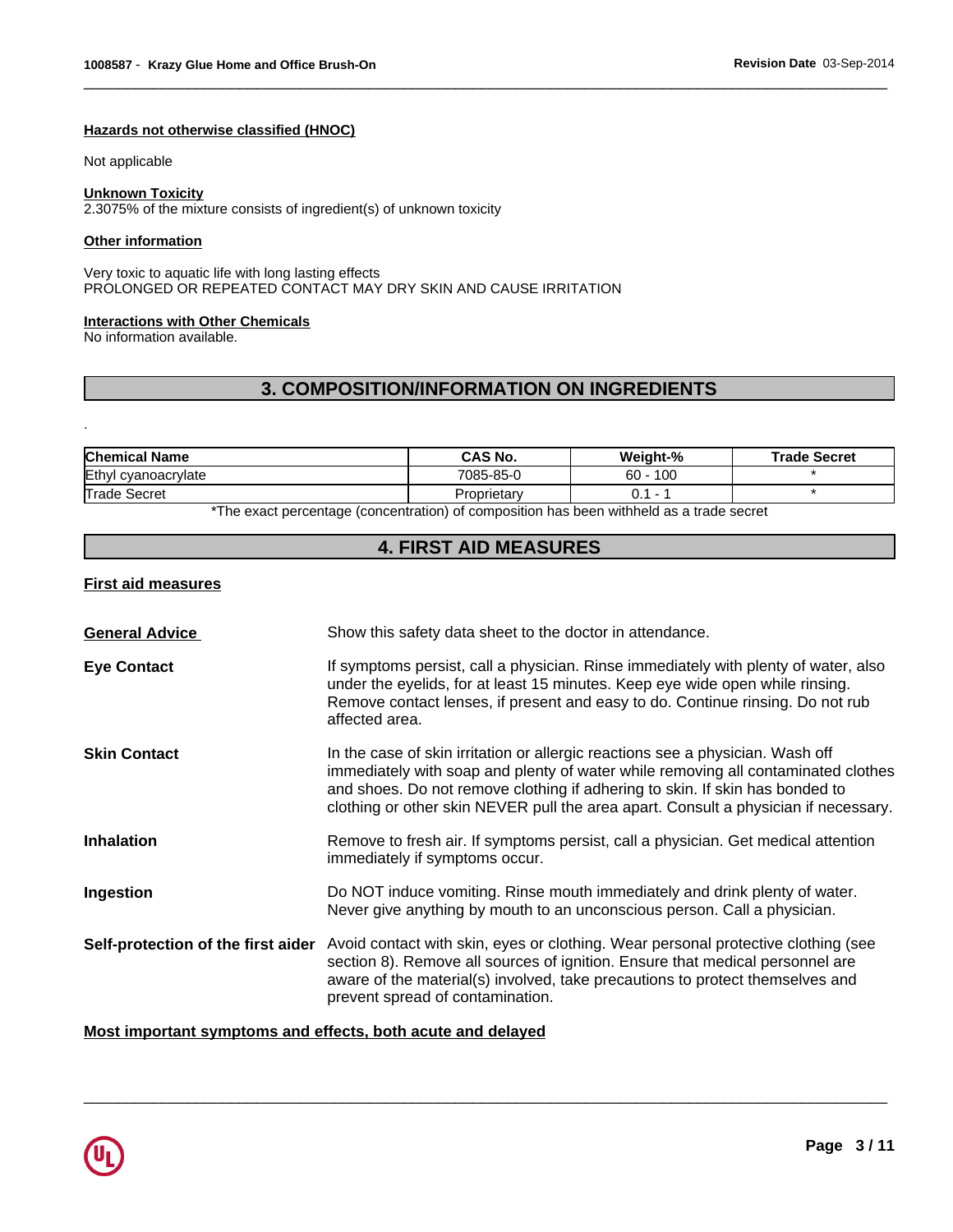#### **Most Important Symptoms and** Burning sensation. **Effects**

#### **Indication of any immediate medical attention and special treatment needed**

**Notes to Physician** Treat symptomatically.

# **5. FIRE-FIGHTING MEASURES**

 $\overline{\phantom{a}}$  ,  $\overline{\phantom{a}}$  ,  $\overline{\phantom{a}}$  ,  $\overline{\phantom{a}}$  ,  $\overline{\phantom{a}}$  ,  $\overline{\phantom{a}}$  ,  $\overline{\phantom{a}}$  ,  $\overline{\phantom{a}}$  ,  $\overline{\phantom{a}}$  ,  $\overline{\phantom{a}}$  ,  $\overline{\phantom{a}}$  ,  $\overline{\phantom{a}}$  ,  $\overline{\phantom{a}}$  ,  $\overline{\phantom{a}}$  ,  $\overline{\phantom{a}}$  ,  $\overline{\phantom{a}}$ 

#### **Suitable Extinguishing Media**

Use extinguishing measures that are appropriate to local circumstances and the surrounding environment. Dry chemical. Carbon dioxide (CO2). Water spray. Alcohol resistant foam.

#### **Unsuitable Extinguishing Media**

CAUTION: Use of water spray when fighting fire may be inefficient.

#### **Specific Hazards Arising from the Chemical**

Keep product and empty container away from heat and sources of ignition. In the event of fire, cool tanks with water spray.

| <b>Uniform Fire Code</b>                                  | Combustible Liquid: III-A<br>Irritant: Liquid |
|-----------------------------------------------------------|-----------------------------------------------|
| <b>Hazardous Combustion Products</b><br>Carbon oxides.    |                                               |
| <b>Physical/Chemical Reaction</b><br><b>Properties</b>    | Polymerization can occur.                     |
| Explosion Data<br><b>Sensitivity to Mechanical Impact</b> | No.                                           |

**Sensitivity to Static Discharge Yes.** 

#### **Protective equipment and precautions for firefighters**

As in any fire, wear self-contained breathing apparatus pressure-demand, MSHA/NIOSH (approved or equivalent) and full protective gear.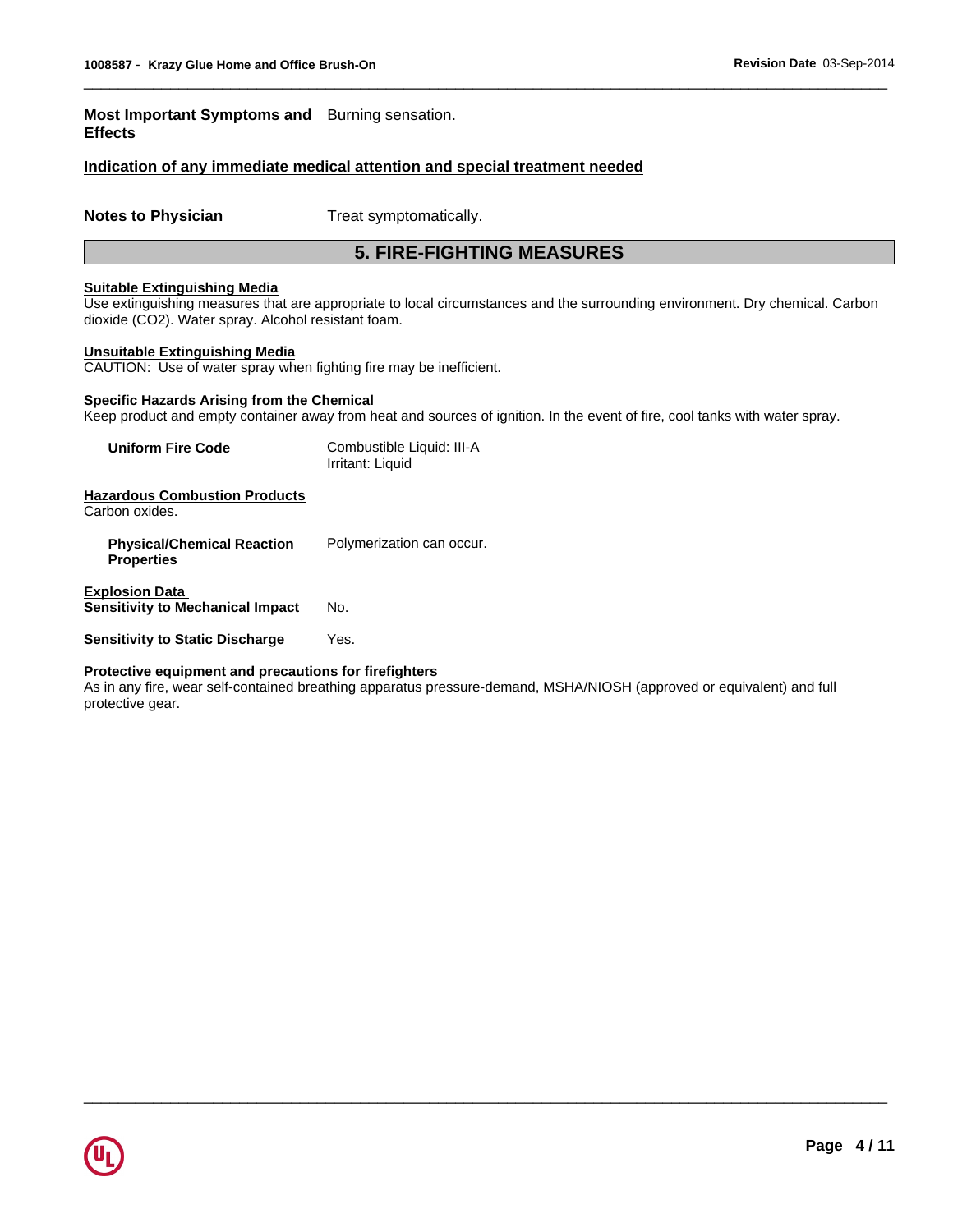# **6. ACCIDENTAL RELEASE MEASURES**

 $\overline{\phantom{a}}$  ,  $\overline{\phantom{a}}$  ,  $\overline{\phantom{a}}$  ,  $\overline{\phantom{a}}$  ,  $\overline{\phantom{a}}$  ,  $\overline{\phantom{a}}$  ,  $\overline{\phantom{a}}$  ,  $\overline{\phantom{a}}$  ,  $\overline{\phantom{a}}$  ,  $\overline{\phantom{a}}$  ,  $\overline{\phantom{a}}$  ,  $\overline{\phantom{a}}$  ,  $\overline{\phantom{a}}$  ,  $\overline{\phantom{a}}$  ,  $\overline{\phantom{a}}$  ,  $\overline{\phantom{a}}$ 

#### **Personal precautions, protective equipment and emergency procedures**

|                                                      | <b>UANDUMC AND STORACE</b><br>7                                                                                                                                                                                                                                                                             |
|------------------------------------------------------|-------------------------------------------------------------------------------------------------------------------------------------------------------------------------------------------------------------------------------------------------------------------------------------------------------------|
| Methods for cleaning up                              | Take precautionary measures against static discharges. Dam up. Soak up with inert<br>absorbent material. Pick up and transfer to properly labeled containers.                                                                                                                                               |
| <b>Methods for Containment</b>                       | Prevent further leakage or spillage if safe to do so. Do not touch or walk through spilled<br>material. Dike far ahead of liquid spill for later disposal.                                                                                                                                                  |
| Methods and material for containment and cleaning up |                                                                                                                                                                                                                                                                                                             |
| <b>Environmental Precautions</b>                     | Refer to protective measures listed in Sections 7 and 8. Prevent further leakage or spillage<br>if safe to do so.                                                                                                                                                                                           |
| <b>Environmental Precautions</b>                     |                                                                                                                                                                                                                                                                                                             |
| <b>Other Information</b>                             | Refer to protective measures listed in Sections 7 and 8.                                                                                                                                                                                                                                                    |
| <b>Personal Precautions</b>                          | Avoid contact with skin, eyes or clothing. Ensure adequate ventilation. Use personal<br>protective equipment as required. Evacuate personnel to safe areas. See section 8 for<br>more information. Take precautionary measures against static discharges. Do not touch or<br>walk through spilled material. |
|                                                      |                                                                                                                                                                                                                                                                                                             |

# **7. HANDLING AND STORAGE**

#### **Precautions for safe handling**

Handling **Handling** Do not breathe dust/fume/gas/mist/vapors/spray.

#### **Conditions for safe storage, including any incompatibilities**

**Storage** Keep containers tightly closed in a dry, cool and well-ventilated place. Store locked up. Keep away from heat, sparks, flame and other sources of ignition (i.e., pilot lights, electric motors and static electricity). Keep in properly labeled containers. Store in accordance with the particular national regulations. Store in accordance with local regulations.

**Incompatible Products** Strong acids. Strong oxidizing agents. Strong bases.

# **8. EXPOSURE CONTROLS/PERSONAL PROTECTION**

#### **Control parameters**

#### **Exposure Guidelines**

| <b>Chemical Name</b> | <b>ACGIH</b> | <b>OSHA PEL</b><br>--- | NIOSH IDLH |
|----------------------|--------------|------------------------|------------|
| Ethyl cyanoacrylate  | TWA: 0.2 ppm |                        |            |
| 7085-85-L            |              |                        |            |

*ACGIH TLV: American Conference of Governmental Industrial Hygienists - Threshold Limit Value OSHA PEL: Occupational Safety and Health Administration - Permissible Exposure Limits NIOSH IDLH Immediately Dangerous to Life or Health*

**Other Exposure Guidelines** Vacated limits revoked by the Court of Appeals decision in AFL-CIO v. OSHA, 965 F.2d 962 (11th Cir., 1992)

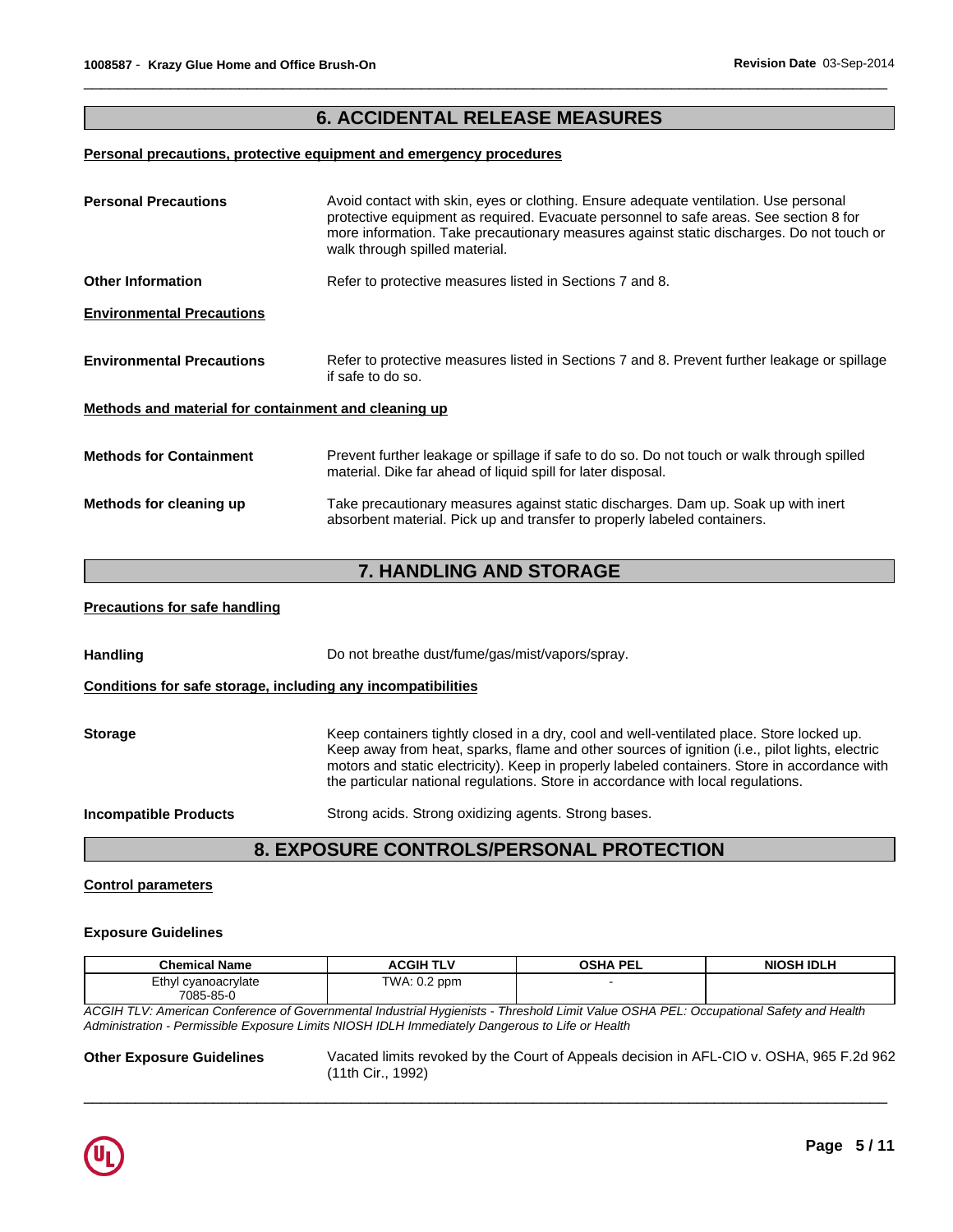# **Appropriate engineering controls**

| <b>Engineering Measures</b>     | Showers<br>Eyewash stations<br>Ventilation systems                                                                                                                                                                                                                                                                                                                                                                                                |  |  |
|---------------------------------|---------------------------------------------------------------------------------------------------------------------------------------------------------------------------------------------------------------------------------------------------------------------------------------------------------------------------------------------------------------------------------------------------------------------------------------------------|--|--|
|                                 | Individual protection measures, such as personal protective equipment                                                                                                                                                                                                                                                                                                                                                                             |  |  |
| <b>Eye/Face Protection</b>      | None required for consumer use. If splashes are likely to occur:. Tight sealing safety<br>goggles.                                                                                                                                                                                                                                                                                                                                                |  |  |
| <b>Skin and Body Protection</b> | Wear protective gloves and protective clothing. Long sleeved clothing. Impervious gloves.                                                                                                                                                                                                                                                                                                                                                         |  |  |
| <b>Respiratory Protection</b>   | No protective equipment is needed under normal use conditions. If exposure limits are<br>exceeded or irritation is experienced, ventilation and evacuation may be required.                                                                                                                                                                                                                                                                       |  |  |
| <b>Hygiene Measures</b>         | Handle in accordance with good industrial hygiene and safety practice. Avoid contact with<br>skin, eyes or clothing. Wear suitable gloves and eye/face protection. Do not eat, drink or<br>smoke when using this product. Wash hands before breaks and immediately after handling<br>the product. Contaminated work clothing should not be allowed out of the workplace.<br>Regular cleaning of equipment, work area and clothing is recommended. |  |  |

 $\overline{\phantom{a}}$  ,  $\overline{\phantom{a}}$  ,  $\overline{\phantom{a}}$  ,  $\overline{\phantom{a}}$  ,  $\overline{\phantom{a}}$  ,  $\overline{\phantom{a}}$  ,  $\overline{\phantom{a}}$  ,  $\overline{\phantom{a}}$  ,  $\overline{\phantom{a}}$  ,  $\overline{\phantom{a}}$  ,  $\overline{\phantom{a}}$  ,  $\overline{\phantom{a}}$  ,  $\overline{\phantom{a}}$  ,  $\overline{\phantom{a}}$  ,  $\overline{\phantom{a}}$  ,  $\overline{\phantom{a}}$ 

# **9. PHYSICAL AND CHEMICAL PROPERTIES**

## **Physical and Chemical Properties**

| <b>Physical State</b>                                   | Liquid                   |                        |                          |
|---------------------------------------------------------|--------------------------|------------------------|--------------------------|
| Appearance                                              | Clear                    | Odor                   | Stinging                 |
| <b>Color</b>                                            | No information available | <b>Odor Threshold</b>  | No information available |
| <b>Property</b>                                         | Values                   | <b>Remarks/ Method</b> |                          |
| рH                                                      | <b>UNKNOWN</b>           | None known             |                          |
| Melting / freezing point                                | No data available        | None known             |                          |
| Boiling point / boiling range                           | 62 °C / 144 °F           | None known             |                          |
| <b>Flash Point</b>                                      | 83 C / 181 F             | None known             |                          |
| <b>Evaporation Rate</b>                                 | No data available        | None known             |                          |
| Flammability (solid, gas)                               | No data available        | None known             |                          |
| <b>Flammability Limit in Air</b>                        |                          |                        |                          |
| <b>Upper flammability limit</b>                         | No data available        |                        |                          |
| Lower flammability limit                                | No data available        |                        |                          |
| Vapor pressure                                          | No data available        | None known             |                          |
| Vapor density                                           | No data available        | None known             |                          |
| <b>Specific Gravity</b>                                 | No data available        | None known             |                          |
| <b>Water Solubility</b>                                 | Negligible               | None known             |                          |
| Solubility in other solvents                            | No data available        | None known             |                          |
| Partition coefficient: n-octanol/waterNo data available |                          | None known             |                          |
| <b>Autoignition temperature</b>                         | No data available        | None known             |                          |
| <b>Decomposition temperature</b>                        | No data available        | None known             |                          |
| <b>Kinematic viscosity</b>                              | No data available        | None known             |                          |
| <b>Dynamic viscosity</b>                                | No data available        | None known             |                          |
| <b>Explosive properties</b>                             | No data available        |                        |                          |
| <b>Oxidizing Properties</b>                             | No data available        |                        |                          |
| <b>Other Information</b>                                |                          |                        |                          |
| <b>Softening Point</b>                                  | No data available        |                        |                          |
| <b>VOC Content (%)</b>                                  | No data available        |                        |                          |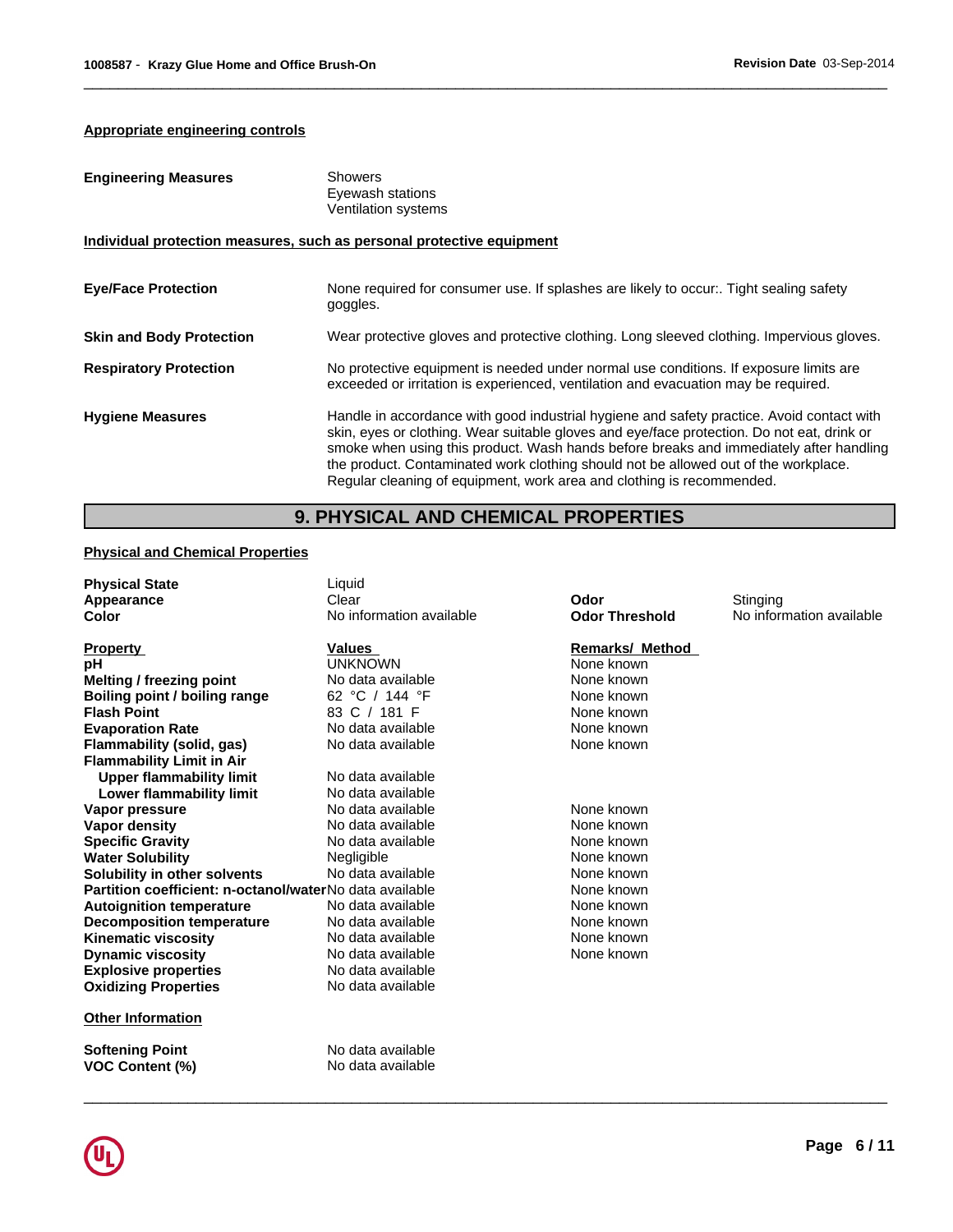# **10. STABILITY AND REACTIVITY**

 $\overline{\phantom{a}}$  ,  $\overline{\phantom{a}}$  ,  $\overline{\phantom{a}}$  ,  $\overline{\phantom{a}}$  ,  $\overline{\phantom{a}}$  ,  $\overline{\phantom{a}}$  ,  $\overline{\phantom{a}}$  ,  $\overline{\phantom{a}}$  ,  $\overline{\phantom{a}}$  ,  $\overline{\phantom{a}}$  ,  $\overline{\phantom{a}}$  ,  $\overline{\phantom{a}}$  ,  $\overline{\phantom{a}}$  ,  $\overline{\phantom{a}}$  ,  $\overline{\phantom{a}}$  ,  $\overline{\phantom{a}}$ 

**Reactivity**

No data available.

#### **Chemical stability**

Stable under recommended storage conditions.

#### **Possibility of Hazardous Reactions**

None under normal processing.

#### **Hazardous Polymerization**

Hazardous polymerization does not occur.

### **Conditions to avoid**

Heat, flames and sparks.

#### **Incompatible materials**

Strong acids. Strong oxidizing agents. Strong bases.

#### **Hazardous Decomposition Products**

Carbon oxides.

# **11. TOXICOLOGICAL INFORMATION**

#### **Information on likely routes of exposure**

| <b>Product Information</b> | Product does not present an acute toxicity hazard based on known or supplied information.                                                                                                                             |
|----------------------------|-----------------------------------------------------------------------------------------------------------------------------------------------------------------------------------------------------------------------|
| <b>Inhalation</b>          | Specific test data for the substance or mixture is not available. May cause irritation of<br>respiratory tract.                                                                                                       |
| <b>Eye Contact</b>         | Specific test data for the substance or mixture is not available. Expected to be an irritant<br>based on components. Irritating to eyes. May cause redness, itching, and pain. May cause<br>temporary eye irritation. |
| <b>Skin Contact</b>        | Specific test data for the substance or mixture is not available. Expected to be an irritant<br>based on components. Irritating to skin. Prolonged contact may cause redness and<br>irritation.                       |
| Ingestion                  | Specific test data for the substance or mixture is not available. Ingestion may cause<br>irritation to mucous membranes. Ingestion may cause gastrointestinal irritation, nausea,<br>vomiting and diarrhea.           |
|                            |                                                                                                                                                                                                                       |

#### **Component Information**

| <b>Chemical Name</b> | Oral LD50            | Dermal LD50            | <b>Inhalation LC50</b> |
|----------------------|----------------------|------------------------|------------------------|
| <b>Trade Secret</b>  | ' Rat<br>10000 mg/kg | Rabbit)<br>10000 mg/kg |                        |
|                      |                      |                        |                        |

 $\overline{\phantom{a}}$  ,  $\overline{\phantom{a}}$  ,  $\overline{\phantom{a}}$  ,  $\overline{\phantom{a}}$  ,  $\overline{\phantom{a}}$  ,  $\overline{\phantom{a}}$  ,  $\overline{\phantom{a}}$  ,  $\overline{\phantom{a}}$  ,  $\overline{\phantom{a}}$  ,  $\overline{\phantom{a}}$  ,  $\overline{\phantom{a}}$  ,  $\overline{\phantom{a}}$  ,  $\overline{\phantom{a}}$  ,  $\overline{\phantom{a}}$  ,  $\overline{\phantom{a}}$  ,  $\overline{\phantom{a}}$ 

#### **Information on toxicological effects**

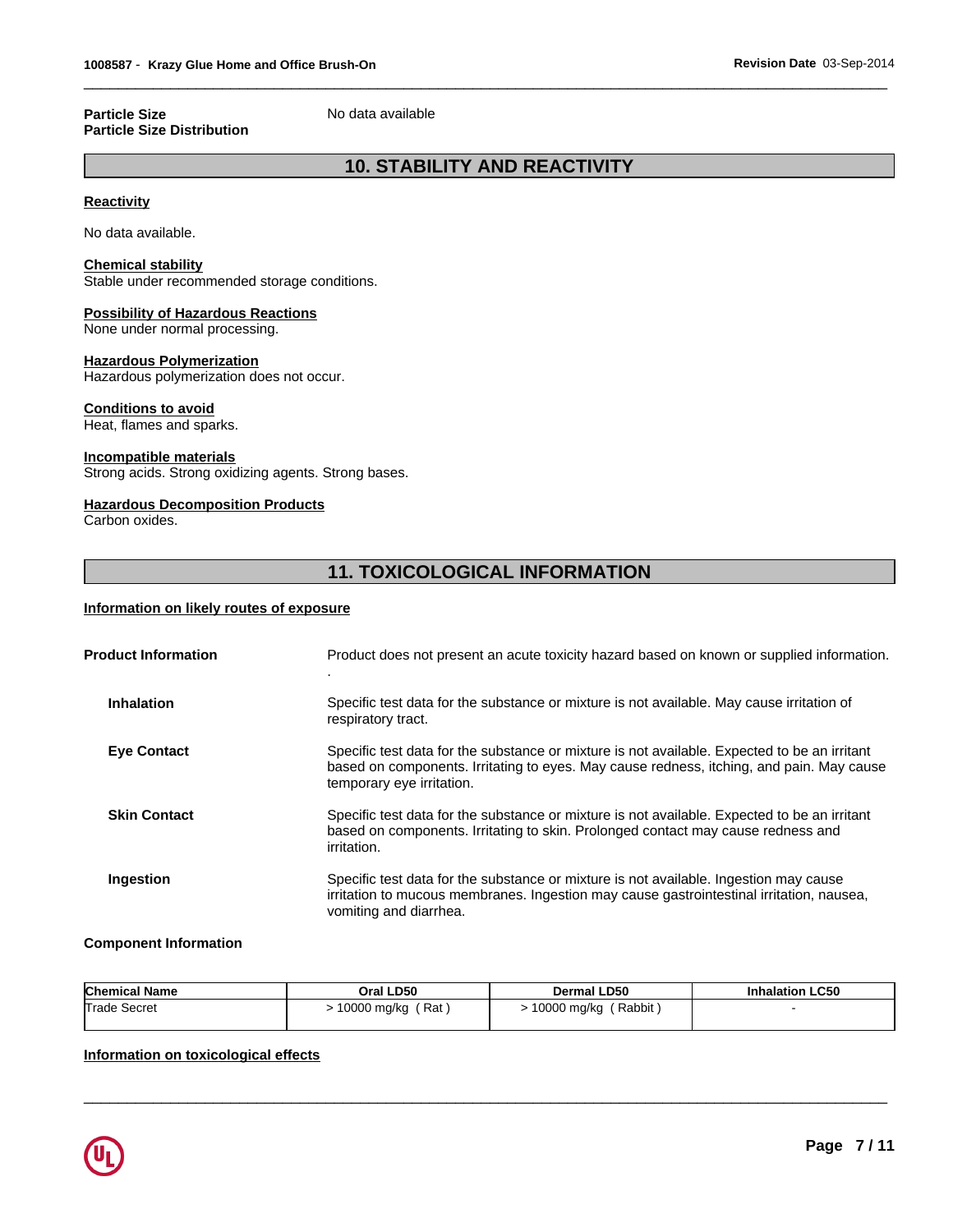**Symptoms** Erythema (skin redness). May cause redness and tearing of the eyes.

 $\overline{\phantom{a}}$  ,  $\overline{\phantom{a}}$  ,  $\overline{\phantom{a}}$  ,  $\overline{\phantom{a}}$  ,  $\overline{\phantom{a}}$  ,  $\overline{\phantom{a}}$  ,  $\overline{\phantom{a}}$  ,  $\overline{\phantom{a}}$  ,  $\overline{\phantom{a}}$  ,  $\overline{\phantom{a}}$  ,  $\overline{\phantom{a}}$  ,  $\overline{\phantom{a}}$  ,  $\overline{\phantom{a}}$  ,  $\overline{\phantom{a}}$  ,  $\overline{\phantom{a}}$  ,  $\overline{\phantom{a}}$ 

#### **Delayed and immediate effects as well as chronic effects from short and long-term exposure**

| <b>Sensitization</b>            | No information available.                                                                |  |
|---------------------------------|------------------------------------------------------------------------------------------|--|
| <b>Mutagenic Effects</b>        | No information available.                                                                |  |
| Carcinogenicity                 | Contains no ingredient listed as a carcinogen.                                           |  |
|                                 |                                                                                          |  |
| <b>Reproductive Toxicity</b>    | Contains a known or suspected reproductive toxin.                                        |  |
| <b>STOT - single exposure</b>   | No information available.                                                                |  |
| <b>STOT - repeated exposure</b> | No information available.                                                                |  |
| <b>Chronic Toxicity</b>         | Contains a known or suspected reproductive toxin. Possible risk of irreversible effects. |  |
| <b>Target Organ Effects</b>     | Respiratory system. Eyes. Skin. Reproductive System.                                     |  |
| <b>Aspiration Hazard</b>        | No information available.                                                                |  |

### **Numerical measures of toxicity Product Information**

#### **The following values are calculated based on chapter 3.1 of the GHS document** Not applicable

# **12. ECOLOGICAL INFORMATION**

 $\overline{\phantom{a}}$  ,  $\overline{\phantom{a}}$  ,  $\overline{\phantom{a}}$  ,  $\overline{\phantom{a}}$  ,  $\overline{\phantom{a}}$  ,  $\overline{\phantom{a}}$  ,  $\overline{\phantom{a}}$  ,  $\overline{\phantom{a}}$  ,  $\overline{\phantom{a}}$  ,  $\overline{\phantom{a}}$  ,  $\overline{\phantom{a}}$  ,  $\overline{\phantom{a}}$  ,  $\overline{\phantom{a}}$  ,  $\overline{\phantom{a}}$  ,  $\overline{\phantom{a}}$  ,  $\overline{\phantom{a}}$ 

#### **Ecotoxicity**

Very toxic to aquatic life with long lasting effects.

# **Persistence and Degradability**

No information available.

#### **Bioaccumulation**

No information available

#### **Other adverse effects**

No information available.

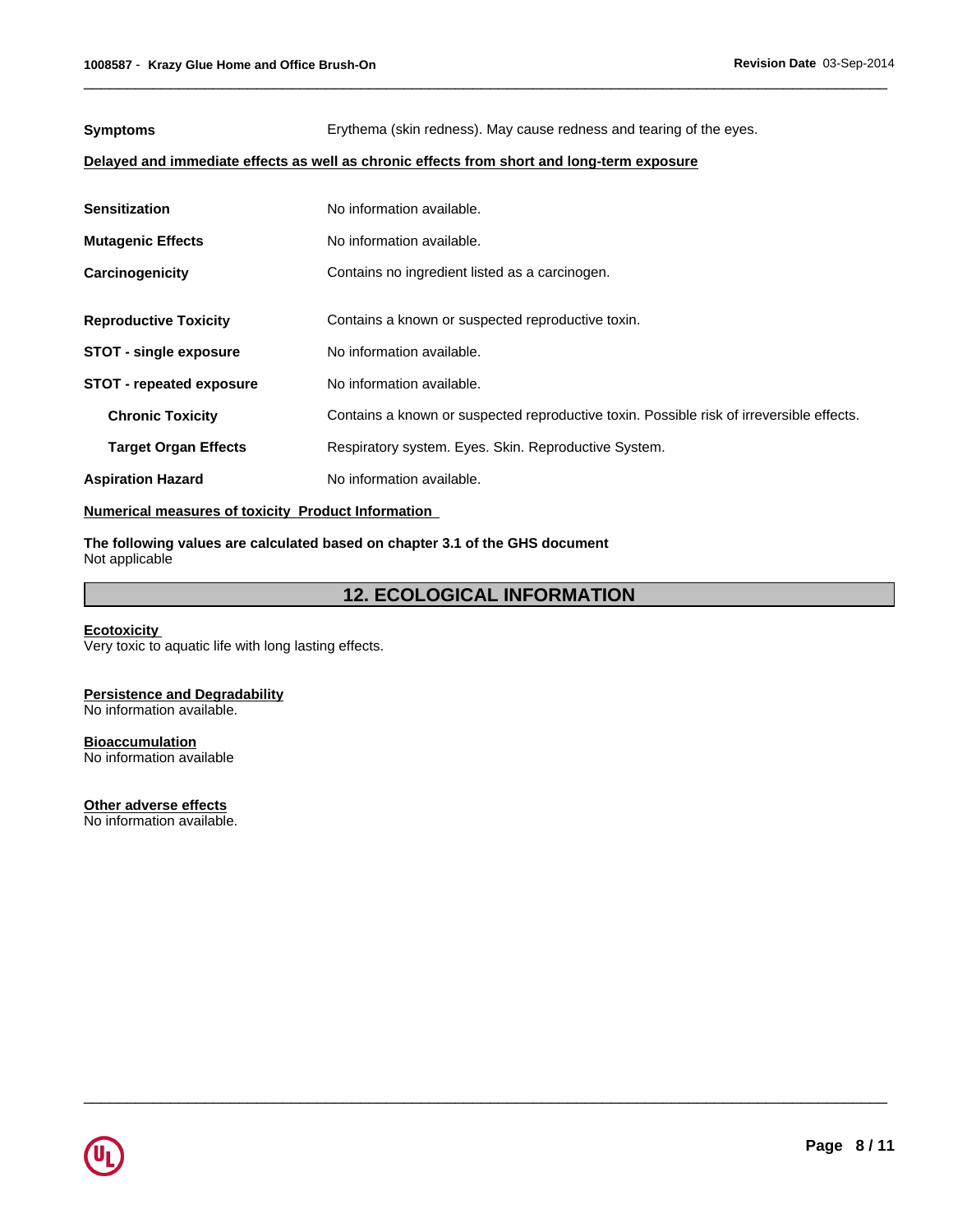# **13. DISPOSAL CONSIDERATIONS**

 $\overline{\phantom{a}}$  ,  $\overline{\phantom{a}}$  ,  $\overline{\phantom{a}}$  ,  $\overline{\phantom{a}}$  ,  $\overline{\phantom{a}}$  ,  $\overline{\phantom{a}}$  ,  $\overline{\phantom{a}}$  ,  $\overline{\phantom{a}}$  ,  $\overline{\phantom{a}}$  ,  $\overline{\phantom{a}}$  ,  $\overline{\phantom{a}}$  ,  $\overline{\phantom{a}}$  ,  $\overline{\phantom{a}}$  ,  $\overline{\phantom{a}}$  ,  $\overline{\phantom{a}}$  ,  $\overline{\phantom{a}}$ 

# **Waste treatment methods**

| This material, as supplied, is not a hazardous waste according to Federal regulations (40<br>CFR 261). This material could become a hazardous waste if it is mixed with or otherwise<br>comes in contact with a hazardous waste, if chemical additions are made to this material, or<br>if the material is processed or otherwise altered. Consult 40 CFR 261 to determine whether<br>the altered material is a hazardous waste. Consult the appropriate state, regional, or local<br>regulations for additional requirements. |  |  |  |
|--------------------------------------------------------------------------------------------------------------------------------------------------------------------------------------------------------------------------------------------------------------------------------------------------------------------------------------------------------------------------------------------------------------------------------------------------------------------------------------------------------------------------------|--|--|--|
| Dispose of contents/containers in accordance with local regulations.                                                                                                                                                                                                                                                                                                                                                                                                                                                           |  |  |  |
|                                                                                                                                                                                                                                                                                                                                                                                                                                                                                                                                |  |  |  |

#### **California Hazardous Waste Codes** 281

# **14. TRANSPORT INFORMATION**

| <b>NOT REGULATED</b><br><b>NON REGULATED</b><br>N/A |
|-----------------------------------------------------|
| Not regulated                                       |
| Not regulated                                       |
| Not regulated                                       |
| Not regulated<br><b>NON REGULATED</b><br>N/A        |
| Not regulated<br>N/A                                |
| Not regulated                                       |
| Not regulated                                       |
| Not regulated                                       |
|                                                     |

# **15. REGULATORY INFORMATION**

 $\overline{\phantom{a}}$  ,  $\overline{\phantom{a}}$  ,  $\overline{\phantom{a}}$  ,  $\overline{\phantom{a}}$  ,  $\overline{\phantom{a}}$  ,  $\overline{\phantom{a}}$  ,  $\overline{\phantom{a}}$  ,  $\overline{\phantom{a}}$  ,  $\overline{\phantom{a}}$  ,  $\overline{\phantom{a}}$  ,  $\overline{\phantom{a}}$  ,  $\overline{\phantom{a}}$  ,  $\overline{\phantom{a}}$  ,  $\overline{\phantom{a}}$  ,  $\overline{\phantom{a}}$  ,  $\overline{\phantom{a}}$ 

#### **International Inventories**

TSCA Complies<br>DSL All compo All components are listed either on the DSL or NDSL.

**TSCA** - United States Toxic Substances Control Act Section 8(b) Inventory **DSL/NDSL** - Canadian Domestic Substances List/Non-Domestic Substances List

#### **US Federal Regulations**

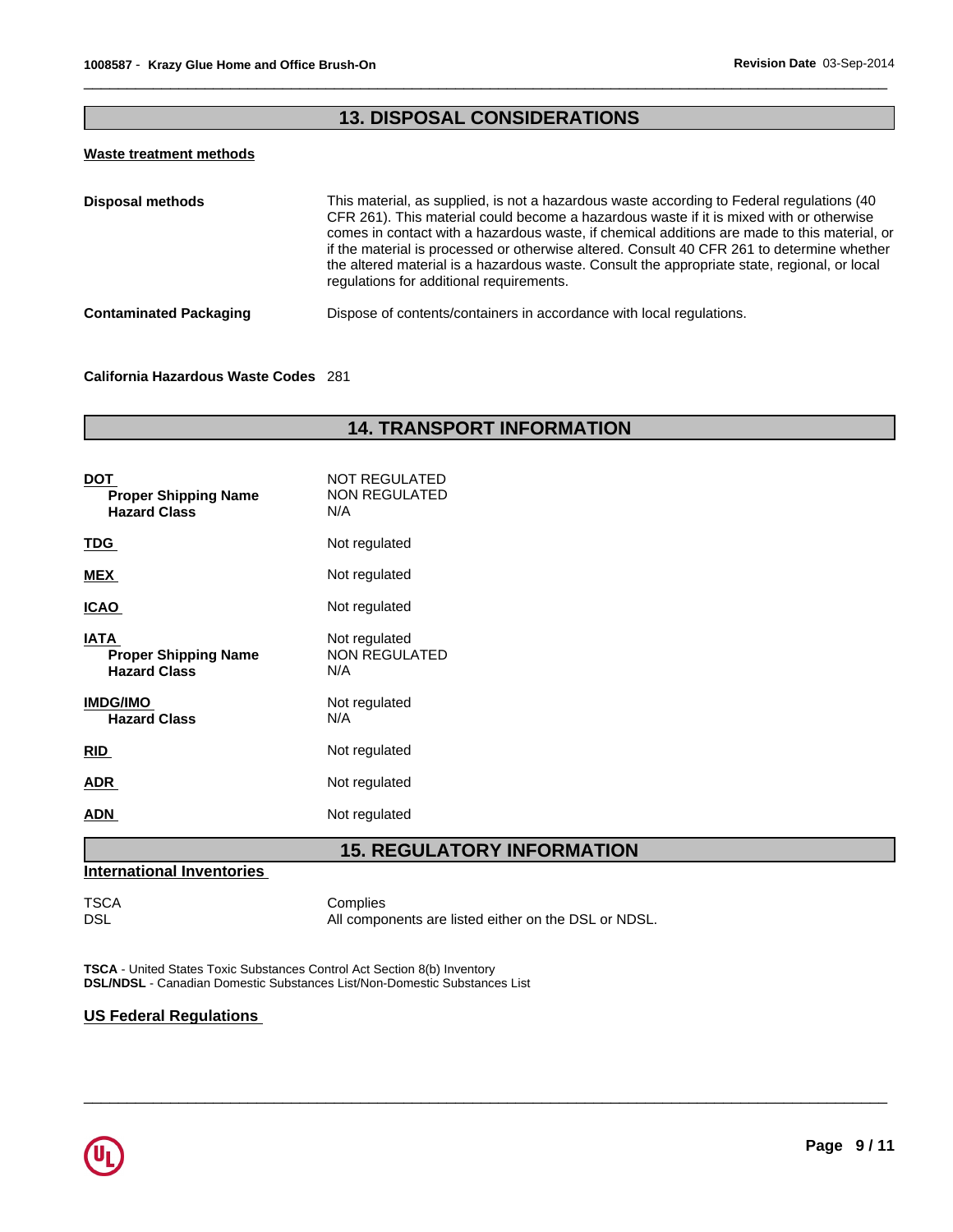#### **SARA 313**

Section 313 of Title III of the Superfund Amendments and Reauthorization Act of 1986 (SARA). This product does not contain any chemicals which are subject to the reporting requirements of the Act and Title 40 of the Code of Federal Regulations, Part 372

 $\overline{\phantom{a}}$  ,  $\overline{\phantom{a}}$  ,  $\overline{\phantom{a}}$  ,  $\overline{\phantom{a}}$  ,  $\overline{\phantom{a}}$  ,  $\overline{\phantom{a}}$  ,  $\overline{\phantom{a}}$  ,  $\overline{\phantom{a}}$  ,  $\overline{\phantom{a}}$  ,  $\overline{\phantom{a}}$  ,  $\overline{\phantom{a}}$  ,  $\overline{\phantom{a}}$  ,  $\overline{\phantom{a}}$  ,  $\overline{\phantom{a}}$  ,  $\overline{\phantom{a}}$  ,  $\overline{\phantom{a}}$ 

| SARA 311/312 Hazard Categories    |     |  |
|-----------------------------------|-----|--|
| <b>Acute Health Hazard</b>        | Yes |  |
| <b>Chronic Health Hazard</b>      | Yes |  |
| Fire Hazard                       | Yes |  |
| Sudden release of pressure hazard | No  |  |
| <b>Reactive Hazard</b>            | N٥  |  |
|                                   |     |  |

#### **CWA (Clean Water Act)**

This product does not contain any substances regulated as pollutants pursuant to the Clean Water Act (40 CFR 122.21 and 40 CFR 122.42)

#### **CERCLA**

.

This material, as supplied, does not contain any substances regulated as hazardous substances under the Comprehensive Environmental Response Compensation and Liability Act (CERCLA) (40 CFR 302) or the Superfund Amendments and Reauthorization Act (SARA) (40 CFR 355). There may be specific reporting requirements at the local, regional, or state level pertaining to releases of this material

#### **US State Regulations**

#### **California Proposition 65**

This product contains the following Proposition 65 chemicals.

| Chemica<br>Name | Calif<br>. .<br>oposition 65<br>.<br>mr |
|-----------------|-----------------------------------------|
| rade<br>Secret  | Developmental                           |

#### **U.S. State Right-to-Know Regulations**

| <b>Chemical Name</b>        | New Jersey | l Massachusetts l | Pennsvlvania | <b>Rhode Island</b> | <b>Illinois</b> |
|-----------------------------|------------|-------------------|--------------|---------------------|-----------------|
| Hydroquinone<br>123-31-9    |            |                   |              |                     | ,,              |
| Sulfur dioxide<br>7446-09-5 |            |                   |              |                     |                 |

#### **International Regulations**

**Canada WHMIS Hazard Class** B3 - Combustible liquid D2A - Very toxic materials D2B - Toxic materials



# **16. OTHER INFORMATION**

| <b>NFPA</b> | <b>Health Hazards 2</b> | <b>Flammability 2</b> | Instability              | <b>Physical and</b><br><b>Chemical Hazards -</b> |
|-------------|-------------------------|-----------------------|--------------------------|--------------------------------------------------|
| <b>HMIS</b> | Health Hazards 2*       | <b>Flammability 2</b> | <b>Physical Hazard 1</b> | <b>Personal Protection</b>                       |